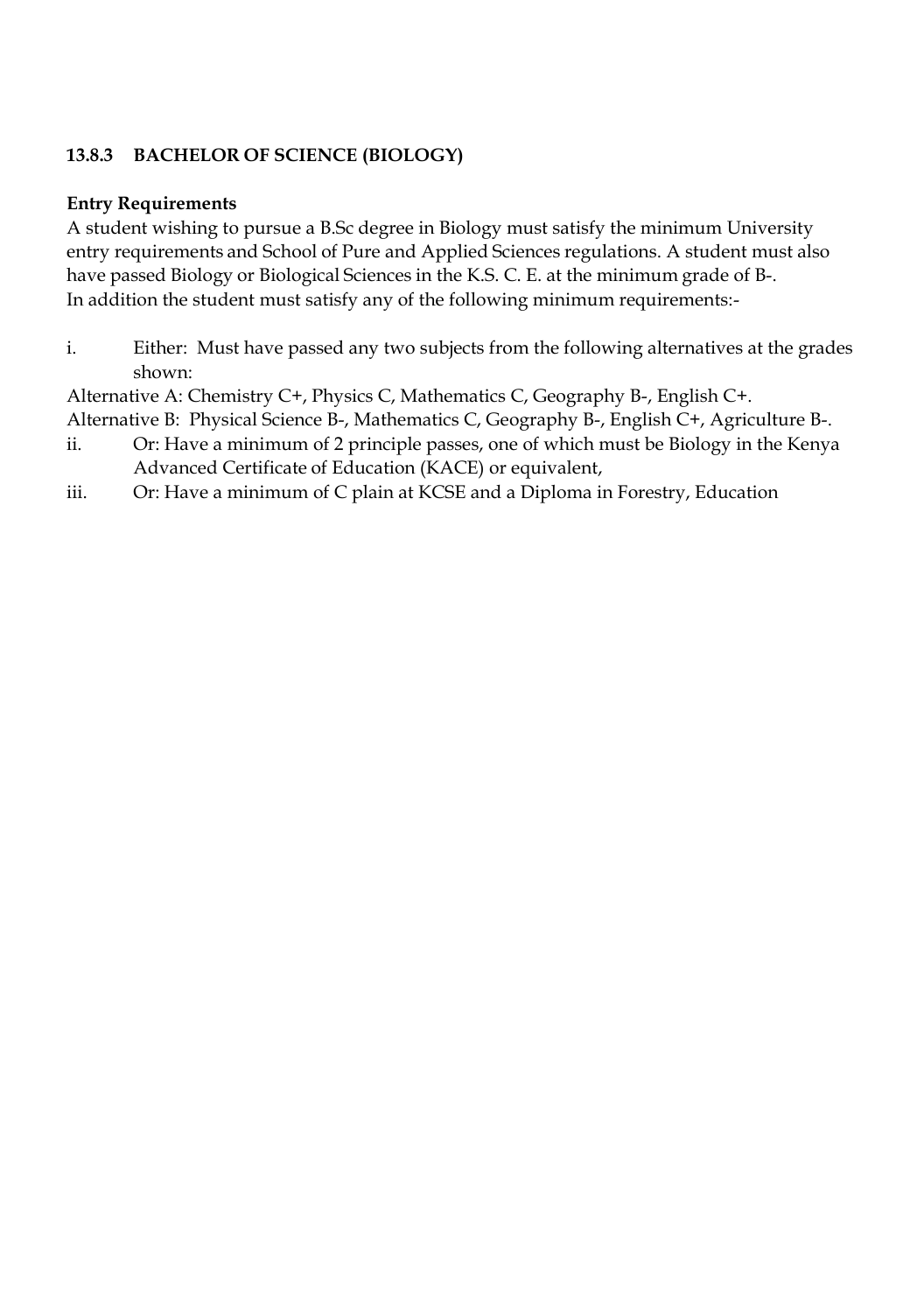(Biology, Agriculture), Applied Biology, Wildlife or Wetlands and with at least a credit pass from an institution recognized by the University Senate,

- iv. Or: Mean grade of C- (minus) at KCSE and progressed from certificate to Diploma at Kenyatta University or any other recognized/accredited Institutions.
- v. Or: Have any other qualification accepted by the University Senate.

# **Examination**

The general university regulations and guidelines on retakes, special exams, semester off and discontinuation shall apply.

## **Grading**

Examination shall include main exam constituting 70% and continuous assessment tests constituting 30%. Each course shall be graded out of 100 marks and the pass mark shall be 40. The marks shall be translated into letter grades as per University regulations.

## **Course Structure**

The units offered under this program are listed at the end. Each unit shall comprise the equivalent of 35 contact hours. The B.Sc. (Biology) course will compose of a minimum 47 units and 3 university common units.

**Certification:** Graduates of this program will be awarded a Bachelor of Science Degree in Biology (BSc Biology)

# **Unit Code and Title**

## **Level 100**

UCU 100: Communication Skills UCU 103: Introduction to Critical and Creative Thinking UCU 104: Entrepreneurship SZL 100: General Zoology SZL 101: Introduction to Ecology and Bio-analysis SBT 100: Cellular Basis of Life SBT 101: Survey of Plant Kingdom SCH 100: Fundamentals of Inorganic Chemistry SCH 101: Introduction to Physical Chemistry SZL 103: Introduction to Histology SZL 106: Laboratory Methods in Biology SBT 102: Plant morphology and Anatomy SMA 101: Mathematics for Science II SMA 100: Mathematics for Science I SCH 102: Organic Chemistry

## **Level 200 - All Cores**

SZL 200: Vertebrate Zoology SZL 201: Invertebrate Zoology SBT 201: Plant Function SBT 204: Pteridophytes and Bryophytes SZL 202: Comparative Physiology SZL 208: Computer Applications n Biology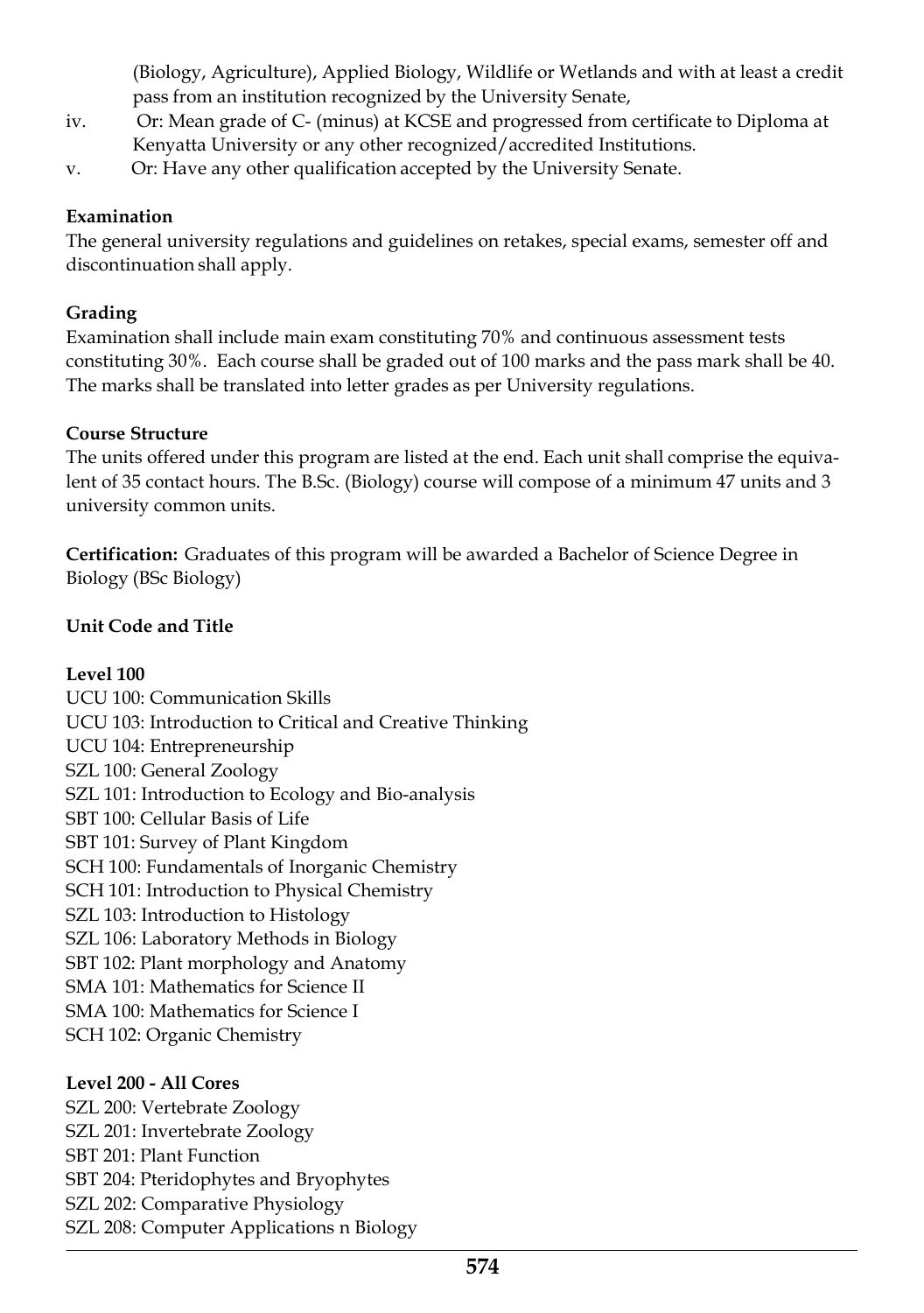SZL 203: Developmental Biology SBT 200: Plant Ecology SMB 200: General Microbiology SZL 205: Principles of Biochemistry SZL 207: Essentials of Cell Biology SBT 205: Phytopathogens

# **Level 300**

**575 S P** SZL 300: Biostatistics (Core) SBT 300: Cell Biology and Genetics (Core) SBT 301: Taxonomy of Higher Plants (Core) SZL 307: Fundamentals of Immunology (Core) SZL 304: Evolutionary Biology (Core) SZL 306: Human Biology (Core) SZL 312: Limnology SBT 310: Plant Physiology and Biochemistry (Core) SBT 309: Advanced Plant Ecology (Core) SZL 315: Introduction to Parasitology (Elective) SBT 305: Principles of Plant Pathology (Elective) SZL 308: Arthropod Biology (Elective SZL 303: Essential of Molecular Biology SZL 316: Medical Microbiology (Elective)

#### **Level 400**

**Core** SZL 400: Research Project (2 units)

## **Electives**

SZL 401: Fisheries Resource Management SZL 402: Marine Ecology SZL 403: General Entomology SZL 404: Integrated Pest & Vector Management SZL 405: Medical Protozoology SZL 406: Medical Helminthology SZL 407: Advanced Immunology SZL 408: Applied Immunology SZL 409: Environmental Physiology SZL 410: Neuroendocrinology SZL 415: Ecology for Sustainable Development SZL411: Theorical Ecology

## **Areas of Specialization**

## **Ecology**

SZL 411: Theoretical Ecology SZL 412: Applied Ecology SZL 413: Population Genetics SZL 414: Tropical Biodiversity SZL 415: Ecology for Sustainable Development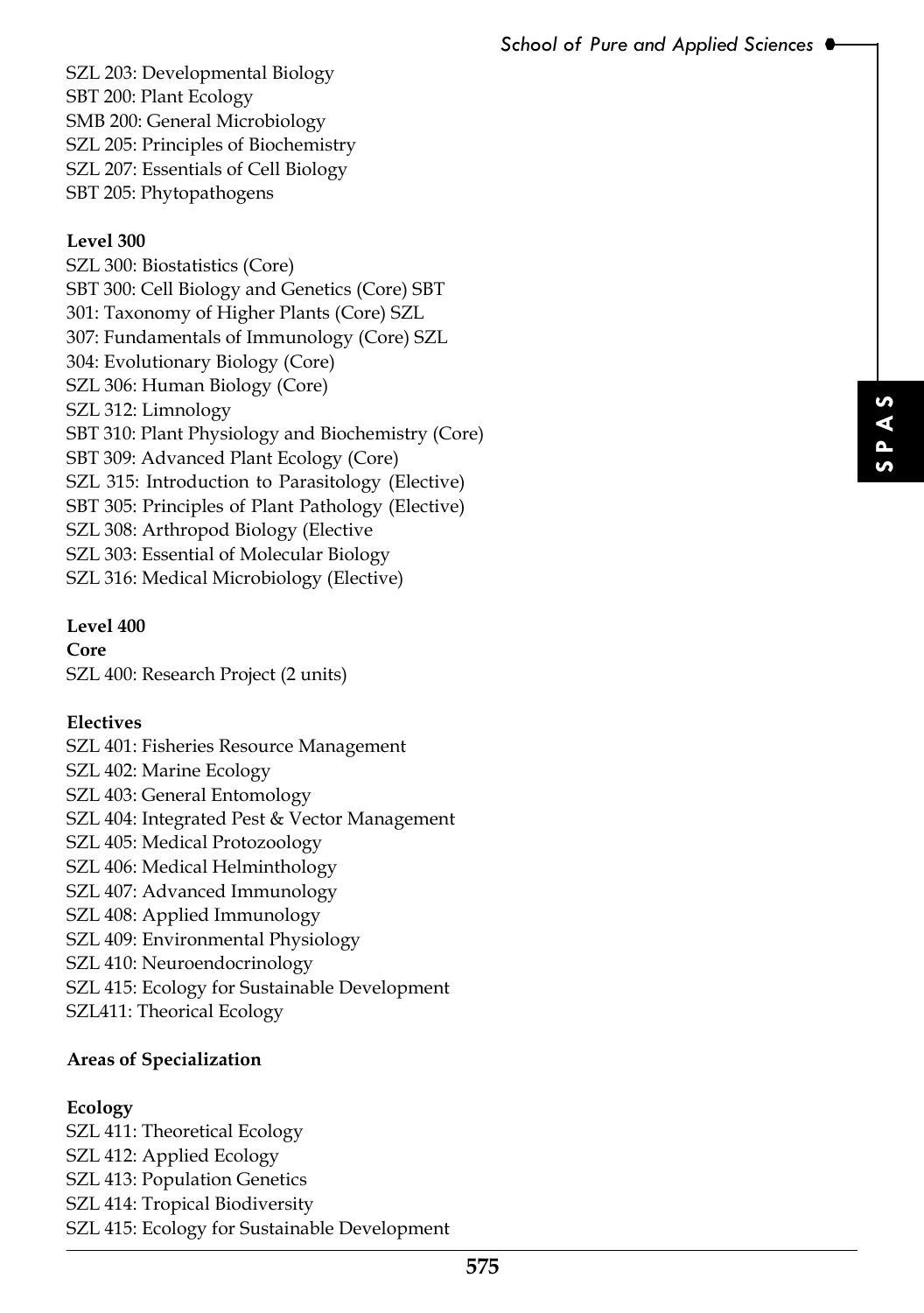SBT 402: Phycology SBT 407: Arid Land Ecology SBT 408: Forest Ecology SBT 409: Rangeland Ecology SZL 402: Marine Ecology SBT 410: Marine Botany SBT 411: Aquatic Botany SZL 412: Applied Ecology

#### **Aquatic Biology and Fisheries**

SZL 401: Fisheries Resource management SZL 402: Marine Ecology SZL 411; Theoretical Ecology SZL 412: Applied Ecology SZL 413: Population Genetics SBT 406: Evolution SBT 402: Phycology SBT 410: Marine Botany SBT 411: Aquatic Botany

#### **Biomedical and Molecular Biology**

SZL 405: Medical Protozoology SZL 406: Medical Helminthology SZL 407: Advanced Immunology SZL 408: Applied Immunology SBT 419: Cytology and Molecular Biology SBT 401: General Genetics SBT 417: Advanced Genetics SBT 418: Microbial Genetics SBT 420: Biotechnology

## **Entomology and Pest Control**

SZL 403: General Entomology SZL 404: Integrated Pest Management SZL 411: Theoretical Ecology SZL 413: Population Genetics SBT 401: General Genetics SBT 404: Phytochemistry SBT 412: Applied Microbiology SBT 418; Microbial Genetics SBT 423: Diagnosis and control of plant diseases

#### **Physiology and Anatomy**

SZL 409: Environmental Physiology SZL 410: Neuroendocrinology SZL 416: Physiology of Wild Mammals SBT 403: Ecophysiology SBT 405: Morphogenesis and Developmental Anatomy SBT 415: Fermentation SBT 416: Secondary Metabolism